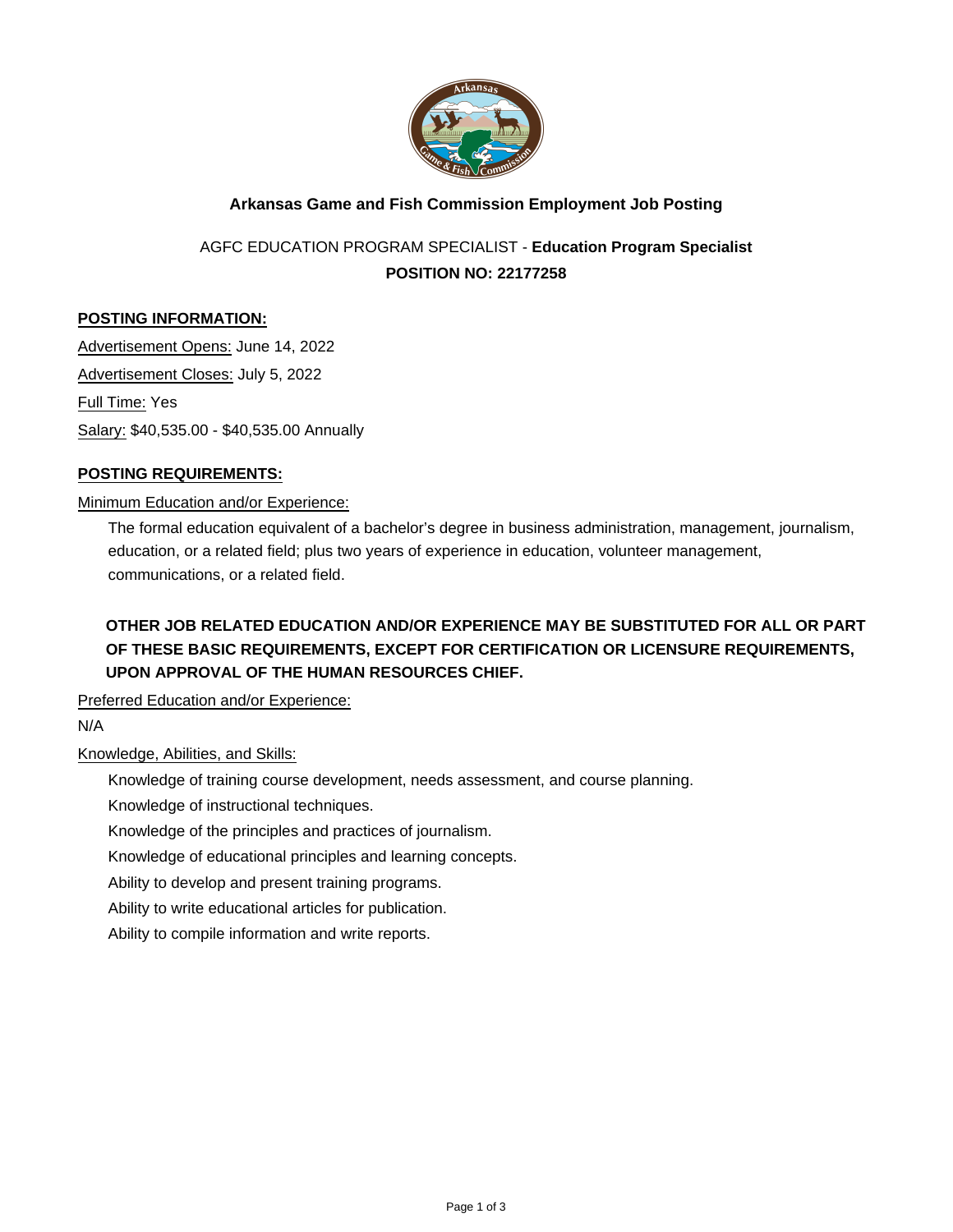#### Preferred Knowledge, Abilities, and Skills:

Experience presenting to school groups and public audiences. Experience working on a firing range and good knowledge of firearm handling, archery equipment, and maintenance. Knowledge and ability to handle and care for education animals. Certification and experience with AGFC education programs including Hunter Education, Boater Education, National Archery in Schools Program (NASP), Arkansas Youth Shooting Sports Program (AYSSP). Prefer candidates who are familiar with equipment and techniques associated with recreational hunting and fishing. Knowledge of AGFC hunting and fishing regulations. Ability to effectively speak and write in English and Spanish.

#### **POSTING DETAILS:**

Position Location: City: Springdale Office: Ozark Highland Nature Center Division: Education

#### Job Summary:

The Education Program Specialist is responsible for managing, training, and coordinating the activities of volunteers for various educational programs. This position is governed by state and federal laws and agency policy.

#### Typical Functions:

Develops and conducts education and training programs designed to train volunteers for various educational programs and participates in the presentation of special interest seminars.

Communicates information to the public through programs, media, and other communication outlets concerning educational programs and regulation requirements.

Provides technical assistance with the design and development of education training aids and materials.

Designs, develops, and maintains exhibits and information booths at special events and activities such as school career day activities and fairs.

Performs special research projects and provides technical information and assistance to various colleges, high schools, and the general public.

Visits community leaders and school administrators to evaluate the implementation and effectiveness of the various programs.

Develops and oversees annual budgets for programs within the assigned region.

Performs other duties as assigned.